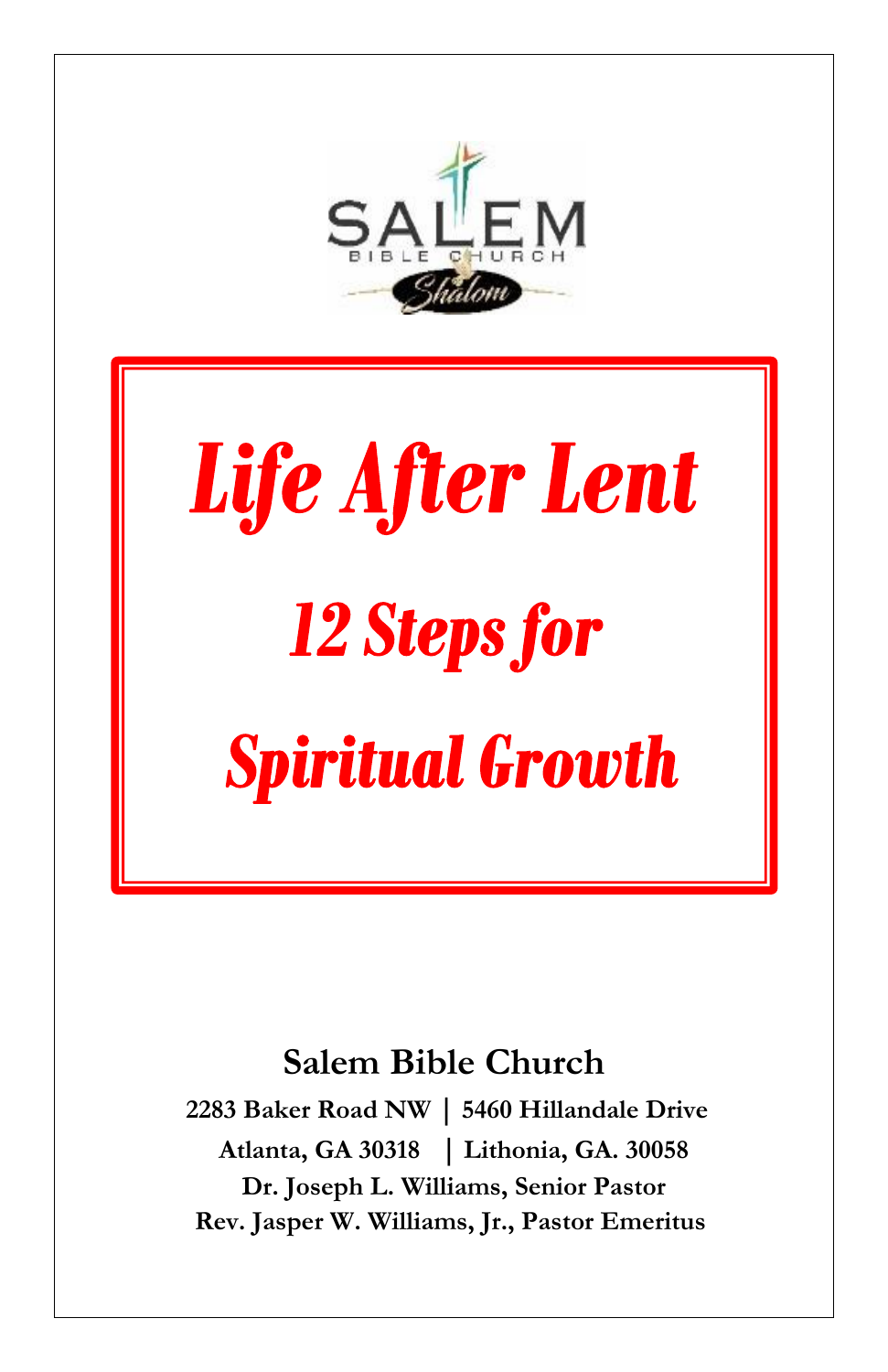**Step 1. Take Care of the Temple -** Make Health and Wellness a Priority! Remember you are a soul, you have a spirit, you live in a body. The physical body is a temporal transporter required to pursue our purpose in the human experience. **Enjoy the Journey! (1 Corinthians 6:19)**

**Step 2. Get in Sync with the Soul –** Search and examine your soul, ask God to remove impurities of the soul and blot out transgression of the heart. Ask for forgiveness daily and forgive others quickly. Initiate a spiritual appraisal ascertain the worth of your soul. (**Matthew 16:26)**

**Step 3. Mindset Matters –** Mindfully seek clarity as it relates to the vision for your life. Master your mind. Monitor the thoughts that enter the mind. Open the door for the positive and close the windows and doors for the negative thought entry. (**Philippians 2:5)**

**Step 4. Foster Habits of Happiness –** Make a conscious commitment to be happy and allow the joy of the Lord to be your strength in the face of adversity. Be happy responsibly, never let circumstances decide your happiness for you. Real commitment will give you a sealed contentment. (**Philippians 4:11-12)**

**Step 5. Exercise the Power of Prayer –** Pray God's Promises. Activate your prayer power to make prudent decisions for your life, even the small everyday matters, seek God's direction. Be attentive to the presence of God. Let him into every area of your life. Supercharge your prayer life with a prayer partner. (**1 Thessalonians 5:17)**

**Step 6. Exercise Faith -** Without Faith it's impossible to please God. With faith no explanation is necessary but without faith no explanation is possible. Build your Faith Muscle**! (Hebrews 11:6)**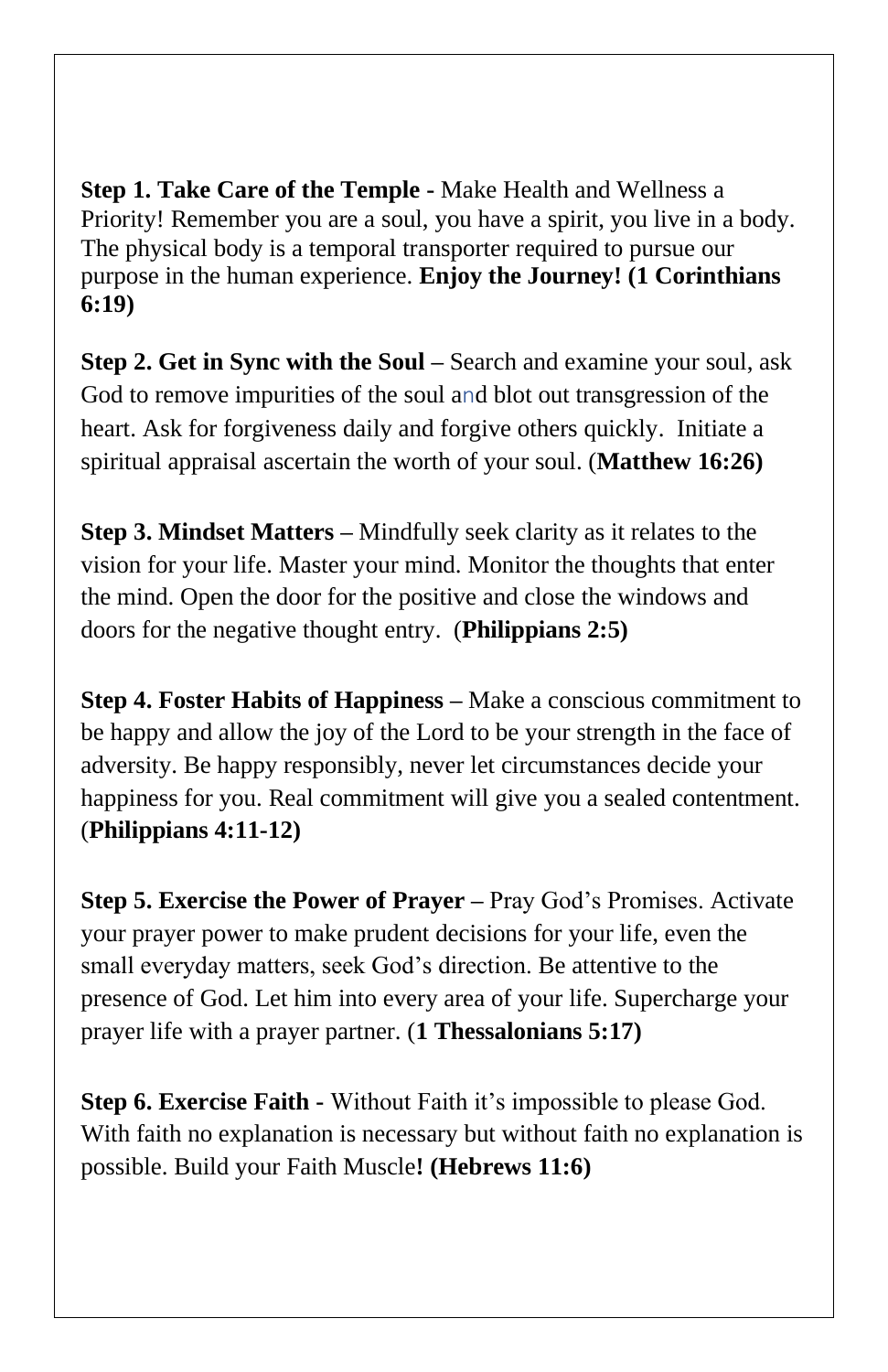**Step 7. Acquire an Attitude of Gratitude -** Get in the habit of gratefulness. Be thankful unto him for everything in your life great or small. Life, health, strength, family, friends, church family, employer, political leaders, enemies, career, business, every accomplishment, achievements, successes, failures, fault, obstacle, provision, protection, food, clothing, shelter, transportation, salvation, healing, grace and mercy and so much more. (**Psalm 100:4)**

**Step 8. Tithe in Time, Talent and Treasure to God First -** Time - the first 24 minutes of the day. Talent – become a part of a ministry that supports the church and the community. Treasure - 10% of your increase on a regularly and consistently. (**Deuteronomy 8:18)**

**Step 9. Make Spiritual Fellowship a Priority -** Focus on Family. Join a Growth Group get connected, become an active part of the church community. A major key to spiritual growth is Christian fellowship. Christian fellowship should not just happen in church service on Sundays. (**Hebrews 10:25)** 

**Step 10. Appetite Alignment –** Feast on the Bread of Life. Read one Bible verse a day. Hide the Word in your heart by memorizing a scripture monthly and apply it to your life in order to become a better Christian. (**Psalm 119:11)**

**Step 11. Mindfulness Meditation -** Spend moments in meditation for two minutes daily or simply sit in silence for two minutes and reflect on the sovereignty of God's Word operating in your life. (**Joshua 1:8)**

**Step 12. Share –** Post spiritual quotes, words of encouragement and scriptures on social media platforms. Use your social media platform to share Salem Bible Church "The Place of Peace" with your network. Share and invite others to attend Salem's virtual worship service and special events. (**Acts 1:8)**